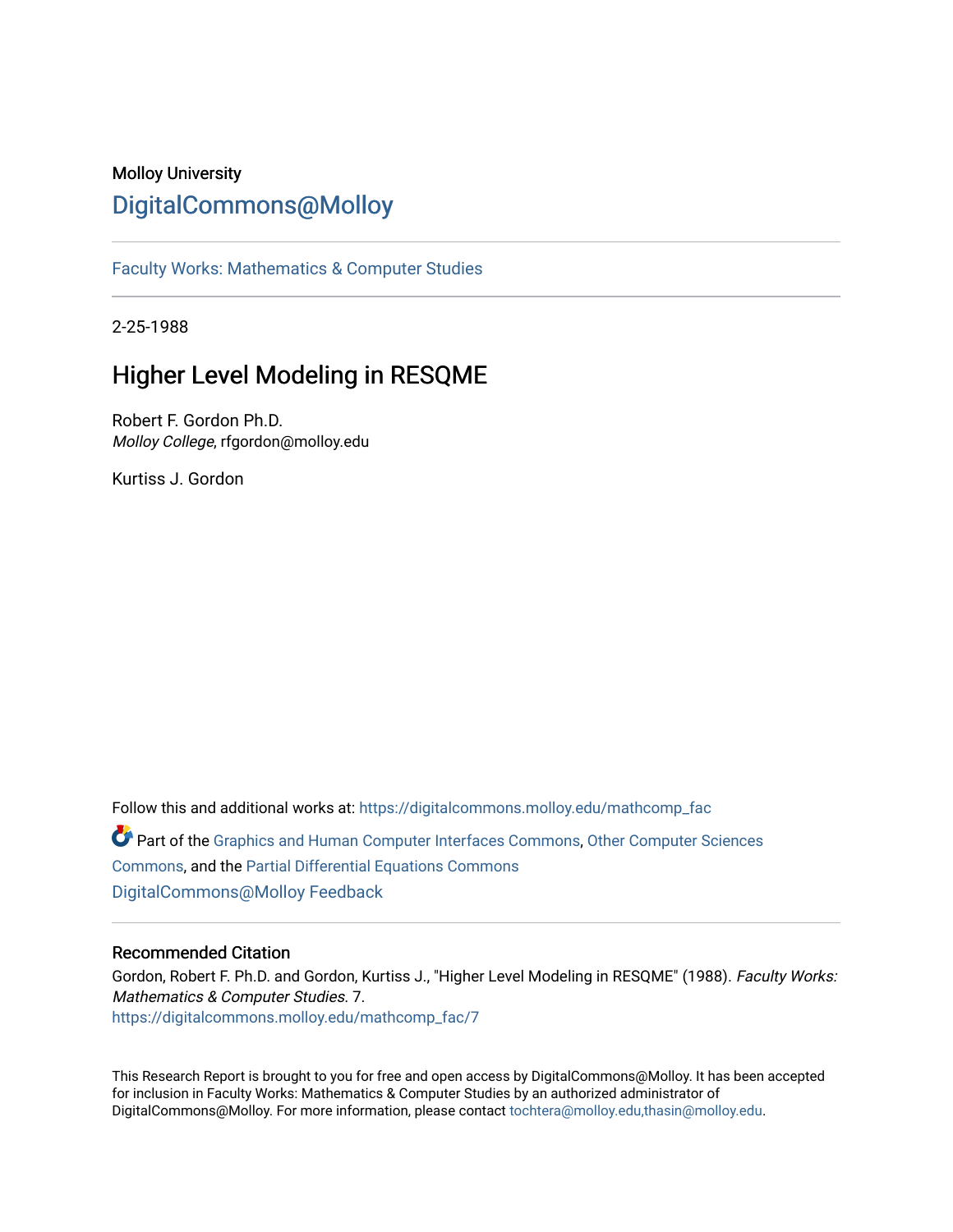**RC 13554 (#60544) 2/25/88 Computer Science 9 pages**

# **Research Report**

# **Higher Level Modeling in RESQME**

**Robert F. Gordon, Edward A. MacNair**

**IBM Research Division T. J. Watson Research Center Yorktown Heights, N.Y. 10598**

**Kurtiss J. Gordon, James F. Kurose**

**Department of Computer and Information Science University of Massachusetts Amherst, Mass, 01003**

LIMITED DISTRIBUTION NOTICE: This report has been submitted for publication outside of IBM and will probably be copyrighted if accepted for publication. It has been issued as a Research Report for early dissemination of its contents. In view of the transfer of copyright to the outside publisher, its distribution uutside of IBM prior to publieation should be limited to peer eommunications and specific requests. After outside publication, requests should be filled only by reprints or legally obtained copies of the article (e.g., payment of royalties).

**LEM** Research Division Almadén • Yorktown • Zurich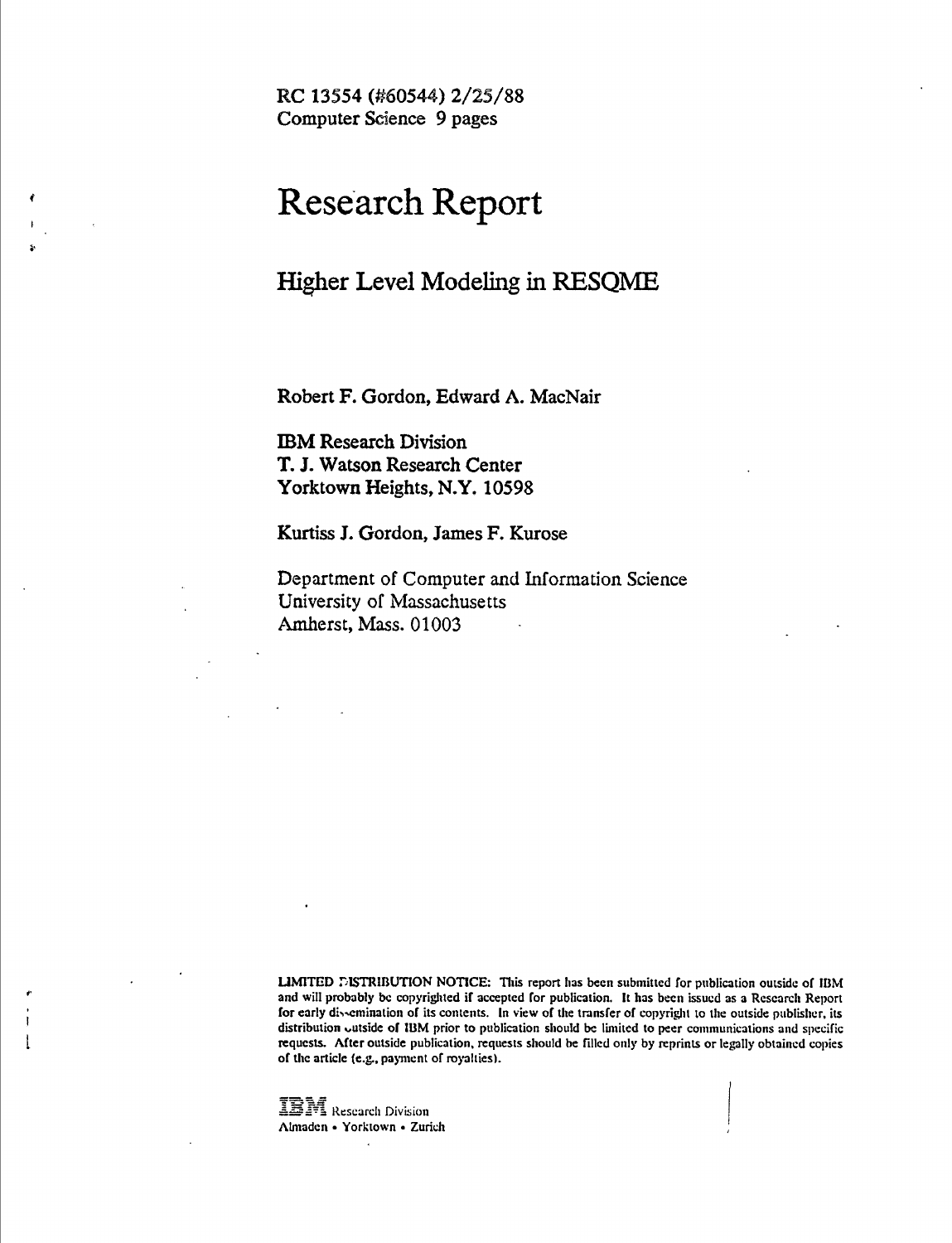Robert F. Gordon and Edward A. MacNair IBM Thomas J. Watson Research Center Yorktown Heights, New York I059S

Kurtiss J. Gordon and James F. Kurose Department of Computer and Information Science University of Massachusetts Amherst, Mass. 01003

#### **ABSTRACT**

 $\mathbf{I}$ 

The RESearch Queueing Package Modeling Environment (RESQME) is a graphical workstation environment for iteratively constructing, running and analyzing models of resource contention systems. It is built on top of the RESearch Queueing Package (RESQ) which provides the functionality to evaluate extended queueing networks. In this paper we describe the high-level building component design for RESQME. The modeler is provided with tools to create his own icons and to associate them with submodels. He then uses these building blocks to construct his model. This capability extends the fundamental building blocks of RESQ and allows the user to create models with objects directly related to his application domain.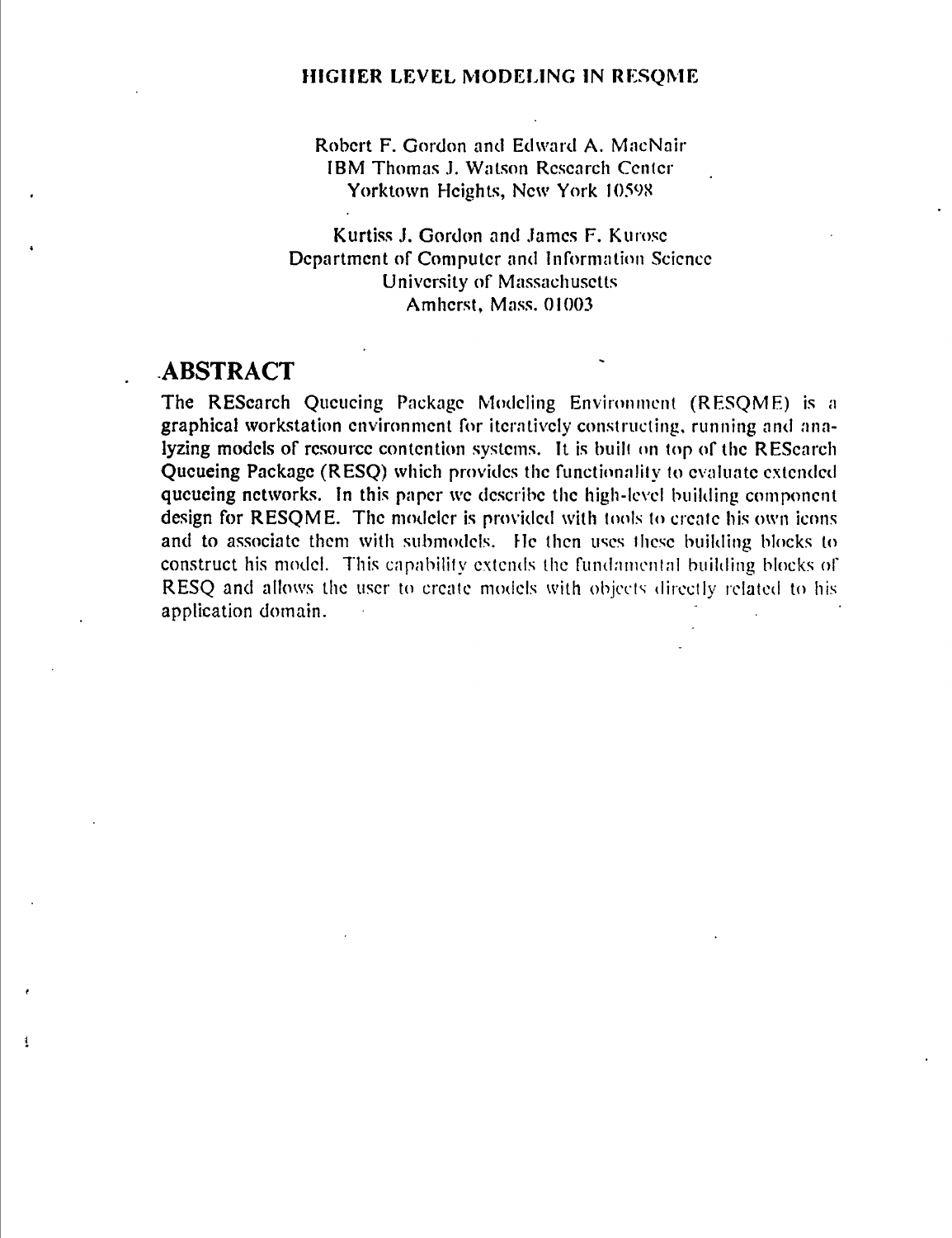### **INTRODUCTION**

The REScirch Queueing Packnge Modeling Environment (RESOME) (Kurosc et al. 1986, Gordon et al. 1986 and Gordon et al. 1987) is a graphical workstation environment for iteratively constructing, running and analyzing models of resource contention systems. It is built on top of the REScarch Queueing Package (RESO) (Chow, MacNair and Sauer 1985, MacNair 1985, MacNair and Sauer 1985, Sauer and MacNair 1982, Sauer, MacNair and Kurosc 1982a, I982b, and 1982c) which provides the functionality to evaluate extended queueing networks, analytically or by simulation.

Queueing problems arise whenever jobs have to wait for service from limited resources, for example, units on an assembly line, messages in a communications network, or transactions in a computer system. Software packages provide capabilities for the construction of models of the queueing system and for the evaluation of its performance under alternative conditions.

In analyzing a queueing problem, typically the modeler first creates a graphical representation of the system to be studied. With early packages like GPSS. SIMULA and SIMSCRIPT, he would then translate that diagram into the syntax of the package. That textual representation is the basis for his interaction with the computer program. He goes through a verification and modification cycle of iteratively examining the results by translating them to his domain and then translating the changes back to the textual model by editing the model and rerunning the package.

Much of this translation effort of the modeler can be eliminated by allowing the modeler to use the network diagram directly as the means to specify and modify the model to the computer and view the results from the computer. References of graphical systems include Browne et al. 1985. Melamed and Morris 1985. Sinclair, Doshi and Madala 1985, and Standridge. Vaughan and Sale 1985.

The graphical environments move the interface line where the modeler interacts with the computer from the textual representation to the graphical description. This is accomplished in RESQME both for the input specification and the output analysis, making it easier for the modeler to specify his model and interpret the results. The modeler can think in terms of the graphical representation of the model and need no longer be concerned with translating his vision of the problem into the syntax requirements of the textual representation and translating the computer output from tabular to graphic form. Itcratixc changes and output requests are accomplished by manipulating the graphics representation rather than the textual.

With the higher-level modeling component of RESQME, we further move this interface line closer to the modeler's domain, removing the need to translate from his domain to the graphical elements of the language. We allow him to create and specify models with his own graphical constructs.

In this paper, we discuss the higher-level building component of RESQME. The overall design of RESQME is outlined in. the next section. The tools and meth-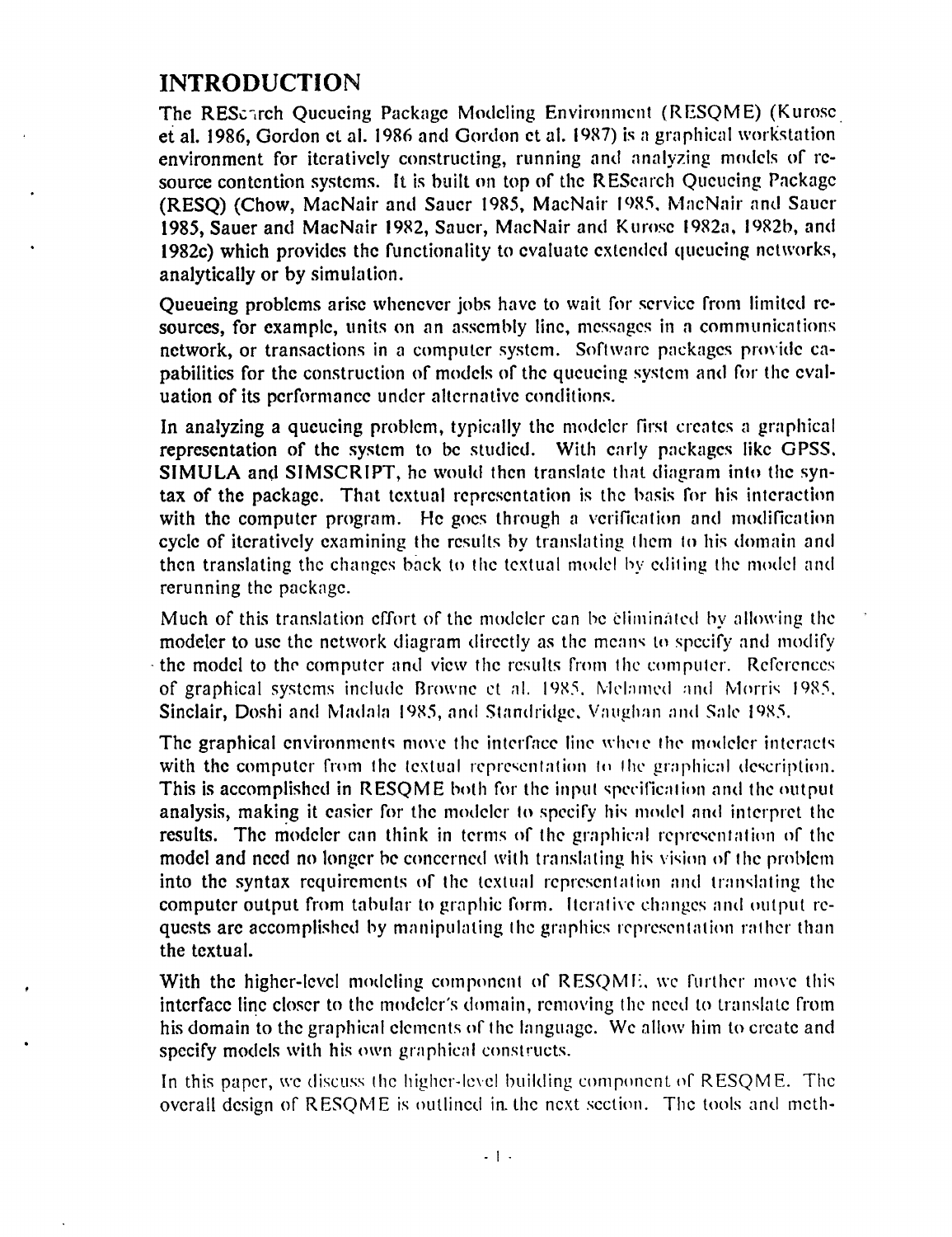|                                                                               | <b>SA</b>               |  |
|-------------------------------------------------------------------------------|-------------------------|--|
|                                                                               | <b>Dut</b>              |  |
|                                                                               | Ņ                       |  |
|                                                                               | $\overline{\mathbf{a}}$ |  |
|                                                                               | <b>Pan</b>              |  |
|                                                                               | Locate                  |  |
| Select item-from nemu.<br>NEV.<br>Select Nodel                                | Layer                   |  |
| Create/Edit<br>$\ddag$<br><b>Evaluate</b><br>Output Anal.<br><b>Help</b><br>K | <b>DA/011</b>           |  |
| Figure 1. Main Menu                                                           |                         |  |

odology to construct and use the higher-level elements are described in the third section. In the final section, we present an example to demonstrate the use of higher-level building blocks.

# **DESIGN OVERVIEW**

Here we introduce the RESQME environment by presenting an overview of the user interaction.

RESQME is a menu-driven interface with direct manipulation of the objects that comprise the network and its output charts. The network diagram serves as the interface between the modeler and the computer. The objects of the network diagram are icons which represent the fundamental RESQ elements (such as a service center, source of jobs, sink) and the links which connect the elements to form the job routing. The modeler is also provided with tools to extend the fundamental elements and routing by combining them into submodels and creating a new icon to represent the submodel. The modeler can then link these higherlevel elements to other higher-level elements and to the basic building blocks to construct his model.

RESQME runs on a workstation consisting of a PC with a graphics display and optional pointing device. The PC is connected to. a host computer. All user interaction, graphic display and specification is on the PC, while the computation-intensive evaluation of the model takes place on the host. The cooperative processing environment is transparent to the user. The uploading of files and commands and downloading of results is done automatically by RESQME.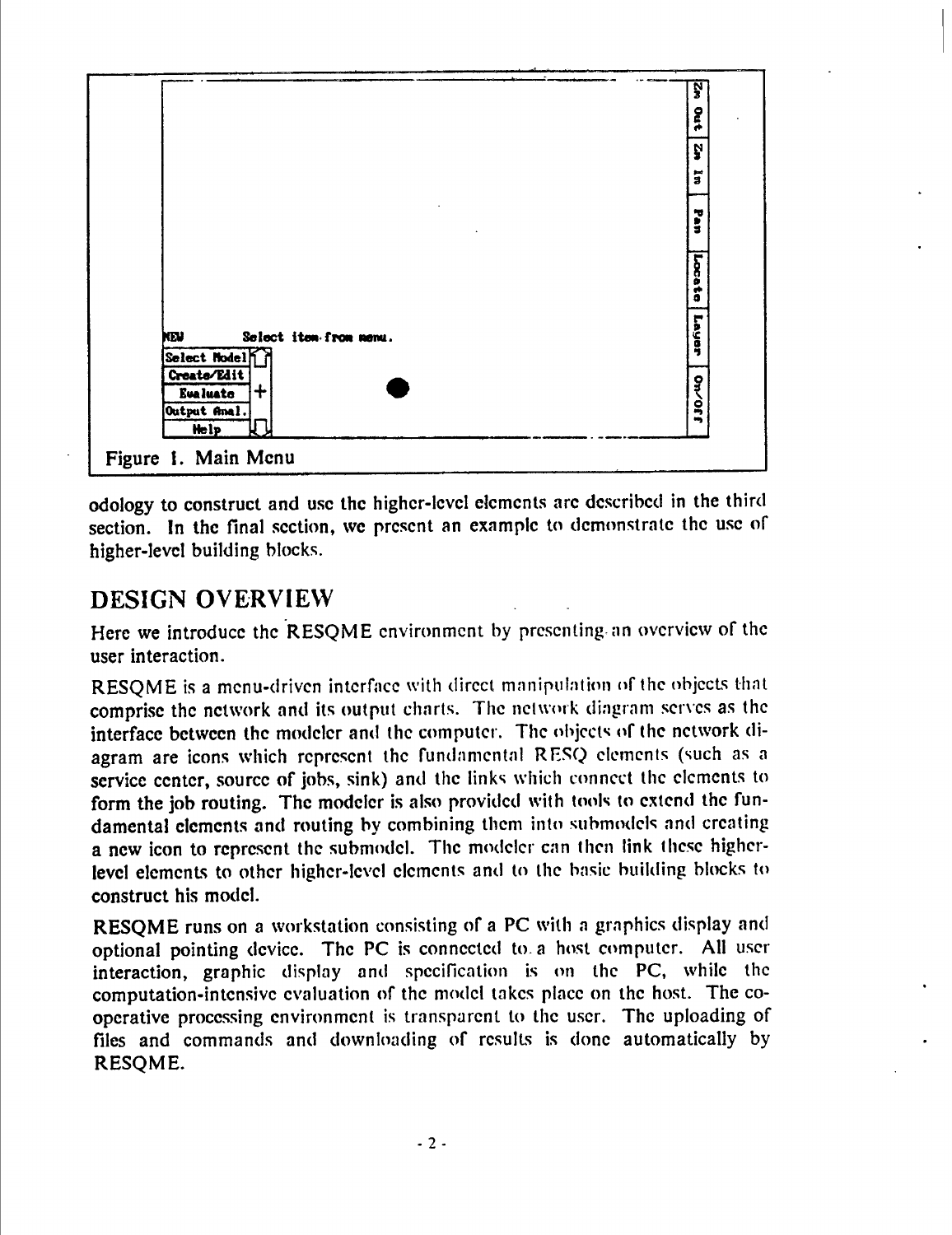The modeling process is organized into three tasks in the RESQME environment. The first task is model formulation and modification: the Create/Edit Task. In this task, the queueing model is constructed and edited. The second task is model solution: the Evaluate Task. The modeler can assign parameter values and execute the solution component in this task. The third task is callèd the Output Analysis Task. In this task, the modeler views the results of the evaluation. The control of the three tasks is handled by the Main Menu shown in Figure <sup>1</sup> on page 2. The modeling area is shown above the menu. Selecting a task in the Main Menu causes the approprate Task Menu to appear for selection. The tasks can be cycled and repeated in any order until the modeler completes his analysis.

To build the model, the modeler selects the Create/Edit Task. He selects icons from the icon palettes and places them on the modeling plane. The icon palettes contain both the fundamental icons and user created higher-level icons. When either type of icon is selected and placed on the modeling surface, a template appears for the modeler to supply underlying information.

Information is provided to the computer and to the modeler on two levels. One level is the graphics (network diagram, its components and the output charts). A second level of information consists of the underlying attribute data for the graphic objects. Thus a queue icon has attribute data consisting of its name, type of queue, queueing discipline, service time, etc. Similarly a chart has attribute data consisting of its type (line, bar, histogram), color, contents. The network diagram has attribute information consisting of the model name, solution method, parameter names, run control limits. The underlying attribute data appear on a character template which physically can be either a separate display or a mapping of the template onto the one graphics display.





 $\ddot{\phantom{1}}$ 

-**3**-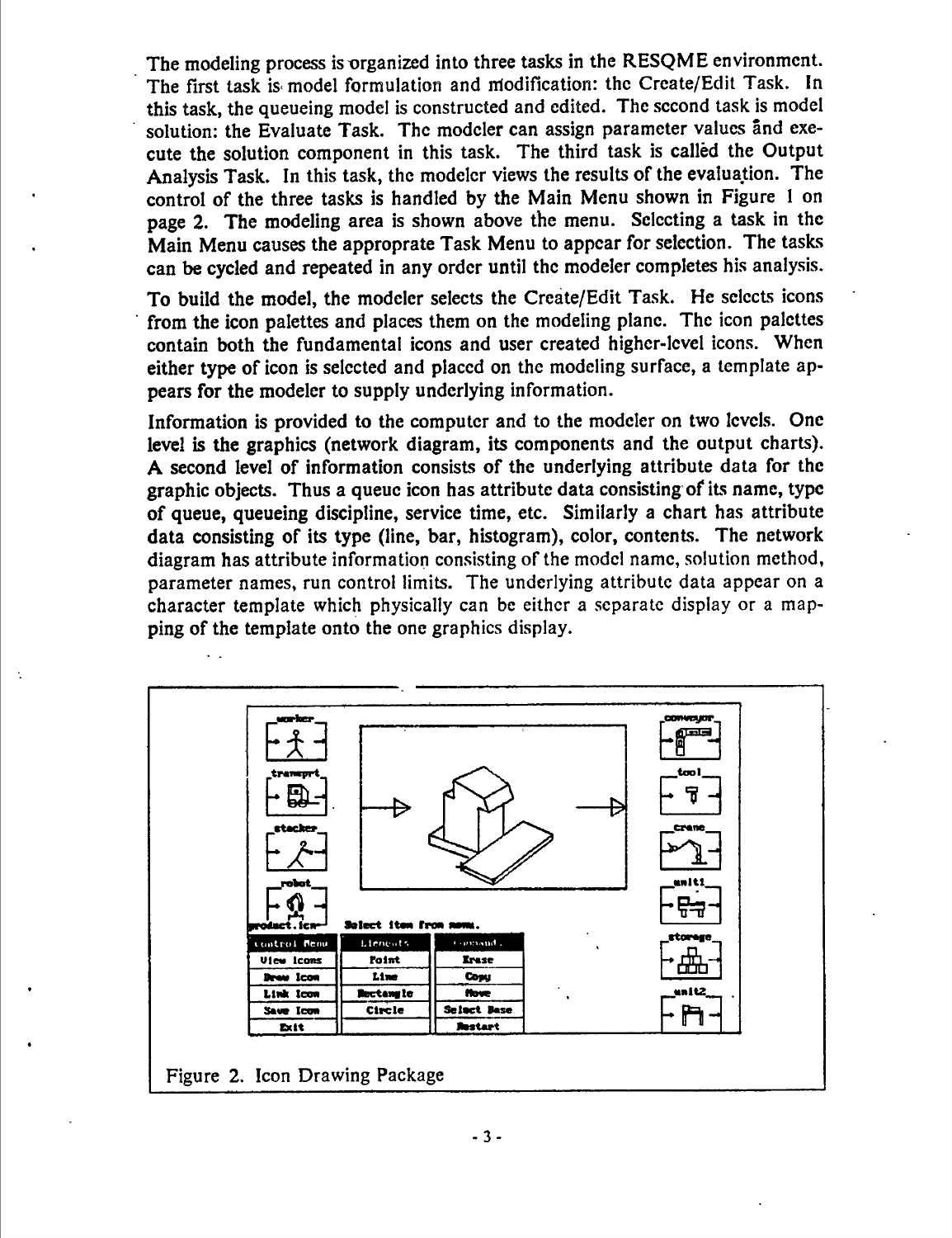In particular, when a user-created icon is selected and placed on the modeling surface, a corresponding submodel template appears, allowing the modeler to provide the textual attributes. The information provided to the modeler is the submodel type that this icon represents (identified by the submodel name) and the prompts (parameter names) for entering the required parameters (if any) for this submodel. This information can be filled in at this point or at any other time in the modeling process, (if the submodel has not yet be created, the parameter prompts are blank.)

The user-created icon can be directly connected in the model network to other user-created icons, as well as to the fundamental RESQ elements. Icons arc connected by choosing the job routing icon and pointing to the icons to be linked in the desired order, N-to-1 and 1-to-N routing capability is provided. The attribute information for routing allows the modeler to supply probabilities and/or conditional predicates for any of the routing links.

The modeler can view and modify the higher-level model, as well as the corresponding details of the lower-level submodels. The submodels used in the model can each be viewed by layering through the different levels of the model. A tree structure is formed with the main model at the root and the submodels forming the branches. To view or modify a submodel represented by a higher-level icon, the modeler selects the "Detail" menu item and points to the higher-level object that he wants to see. The submodel that that icon represents is then displayed on the modeling plane and can be edited in the same way as the main model. In addition, the modeler can traverse the levels of the model's hierarchy by selecting the "Layer" menu item. That selection displays a choice of the name of the (sub)model above the current layer and the submodels at the layer below. Choosing one of these allows the modeler to traverse the levels of the model. Included in the choice is I'.c library of submodels. So a modeler can select prepackaged submodels to include in his model as well.

In the Evaluate Task, the modeler then provides the values for the model parameters and selects execute to upload the model to the host and to run the simulation. While it is running on the host, the modeler is free to modify or view this model or any other models. He is signaled when the run is complete.

Selecting Output Analysis, the modeler then downloads the results from the host to the workstation, where he can select the output measure to plot. This is done by pointing to the object on the diagram for which information is desired. A list of that object's performance measures is provided. The modeler chooses any number of them and selects plot to view the output results on the model diagram.

#### **TOOLS FOR HIGHER-LEVEL MODELING**

In this section, we describe the Icon Drawing package that provides the tools for the user to construct his own icons and to link them to submodels and the access to these user-created icons in RESQME.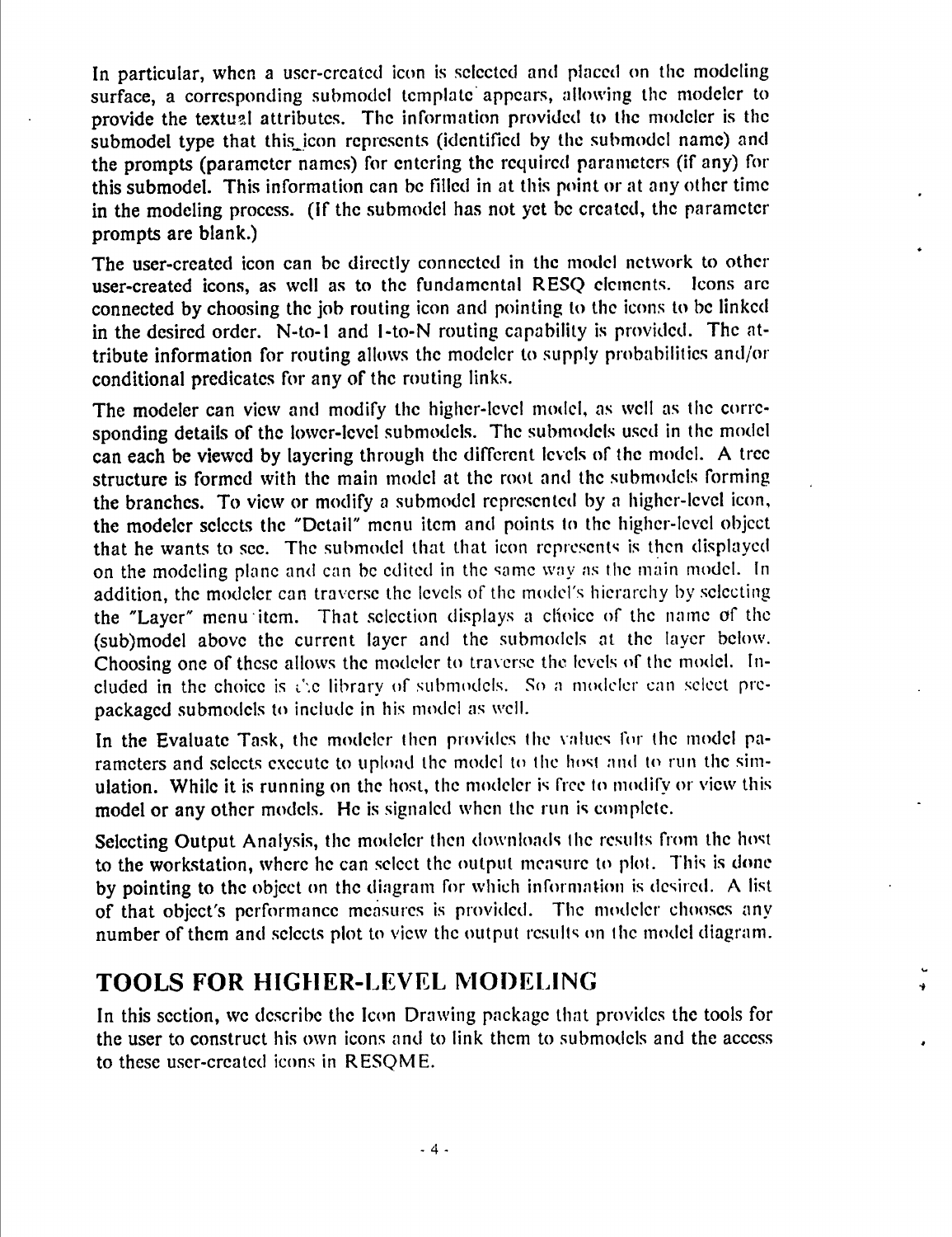

Running the Icon Drawing package produces a display as shown in Figure 2 on page 3. The Control Menu provides the modeler with the ability to view existing user icons, draw new ones, link them to submodels by name, and to save the resulting object.

User-created icons are saved in files. Each file contains an arbitrary number of icon palettes usually related to a particular application area. By providing the Icon Drawing package the name of such a file, the modeler can view the icons for that application area. He can then draw additional ones either from start or by using an existing icon as the base. The icons are simple drawings consisting of line, rectangle, and circle elements. Editing functions are provided to erase, move and copy these basic drawing elements. A submodel name is provided to the icon which links it to a submodel type. The submodel type can exist or can be created after the fact. Saving the icon, enters its drawing and linkage on the icon file. The resulting icon structure defines a new object to RESQME, consisting of its drawing elements and pointers to its associated submodel structure.

In RESQME, all the fundamental RESQ objects comprise two icon palettes. Any user-created icons form additional palettes. Selecting a model in RESQME causes all the user-created submodel icons associated with the model to be brought into memory.

The model diagram contains fundamental icons as well as any user-created icons, and the icon palette contains all the user-created icons associated with the application area. The modeler can use them to create and modify the model at any level. As with the fundamental icons, the user-created icons are selectable from the icon palette, positioned on the modeling area, linked in the network, panned,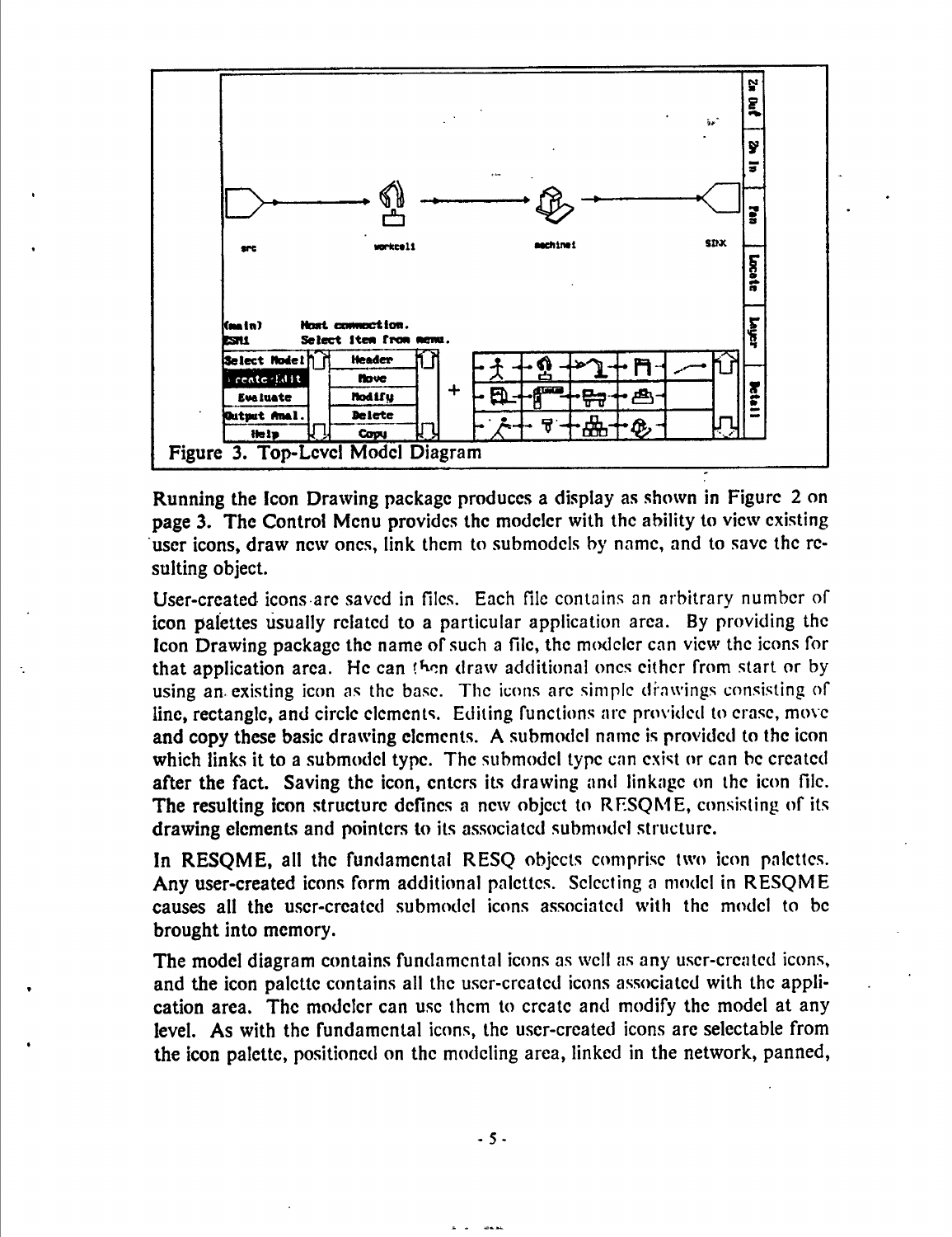rotated and zoomed. Essentially the high-level objects have all the functions as the built-in fundamental objects.

 $\mathcal{O}(\mathcal{O}_\mathcal{A})$  . Additional icon palettes from other applications can be brought into RESQME by switching palettes in the menu.

# **MANUFACTURING EXAMPLE**

As a simple example to demonstrate the use of higher-level building blocks, we present a model of a portion of a manufacturing line containing a robotic workcell and a simple machine with failures. Figure 3 on page 5 illustrates the highest level of the model with two user-created icons, one for the robotic workcell and one for the machine. Jobs enter the model at a source called SRC, and then flow serially through the workccll (WORKCELl) the machine (MACHINEI) and leave at the SINK.

If we layer down to the submodel which represents the workccll, we see the portion of the model shown in Figure 4 on page 7. This submodel contains only fundamental RESQ objects. There is a passive queue for an input staging area, one for the robot and a third one for the output staging area. The jobs wait in a buffer until the input staging area is free. When it is free, the first job begins an orientation step. After the orientation is completed, if the robot is available, the robot picks up the job and moves it to the processing station and waits with the job until the processing is complete. The robot then moves the job to the output staging area and puts it down if it is free. If the output staging area is still occupied, the robot waits with the job. After releasing the job, the robot is free to return to the input staging area to pickup the next job that has been oriented. This submodel contains parameters for the various processing times used in the submodel. This submodel is based on a model described by iviedeiros and Sadowski 1983.

If we layer back up to the model level and down to the machine submodel we see the diagram shown in Figure 5 on page 8. The flow through this submodel from the higher level is through the icon labeled PROCESS. The other path shown through nodes labeled DOWN and UP represents tool failures. When the job in the lower path is at UP, the machine is working properly. When the failure job is at DOWN, the machine has failed and is being repaired. This submodel contains parameters for specifying the processing time, time to failure and repair time distributions.

 $\frac{1}{2}$ 

 $\tilde{\psi}$  as

Ÿ

If we refer back to Figure 3 on page 5, we can see how easy it is to construct models when a library contains submodels representing the type of processing we are interested in modeling. The two user-created icons in this model refer to submodels which arc available for use with the RESQME package. When the modeler places one of the user-created icons on the modeling area, a template appears prompting him to supply the values for the submodel parameters. More complicated models can be constructed by interspersing the use of submodels from the library with the fundamcninl RESQ building blocks.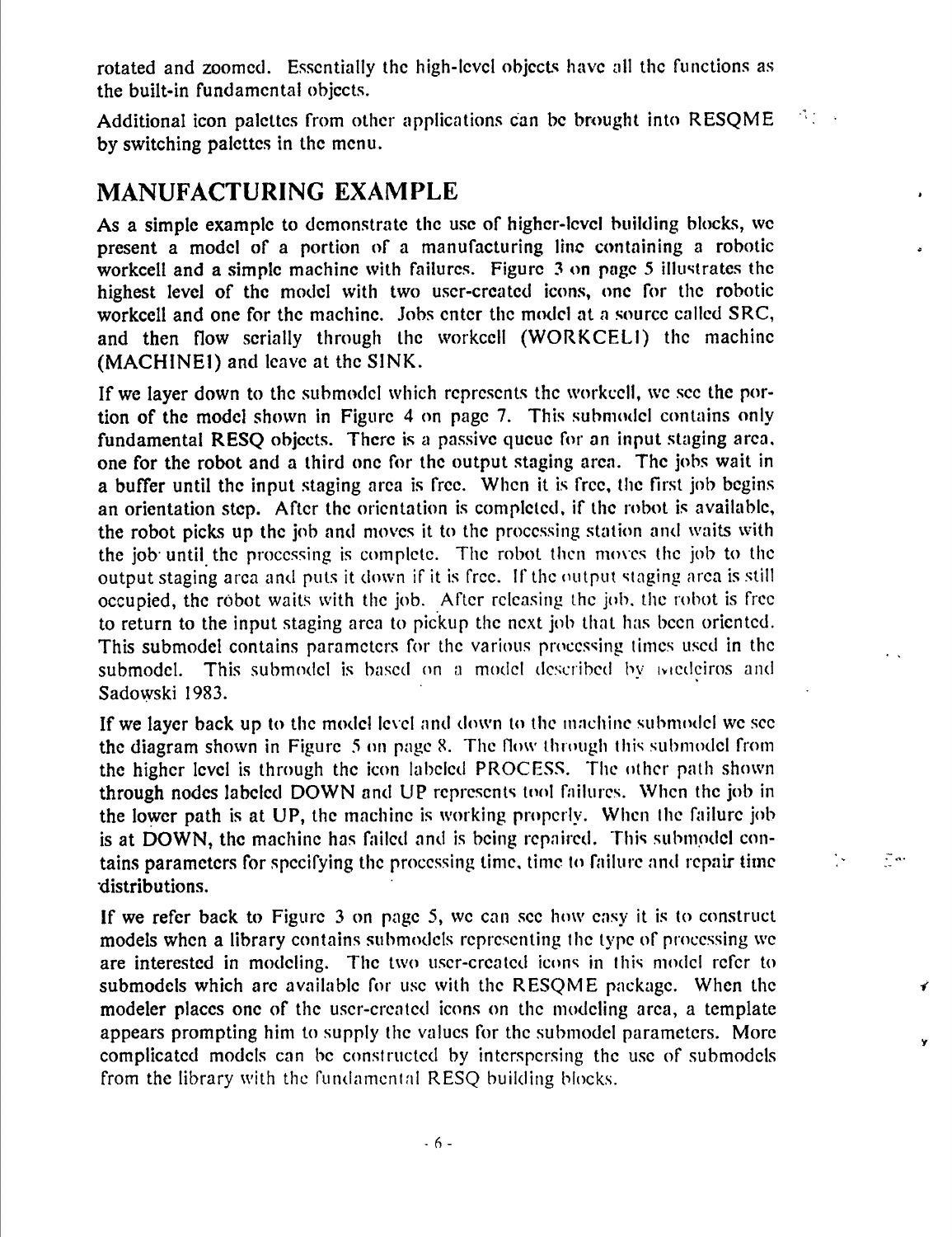

Figure 6 on page 9 displays a chart of performance measures produced on top of the workcell submodel showing the cycle time distribution for the robot with upper and lower confidence interval data.

#### **CONCLUSION**

The higher-level modeling component allows the modeler to work with objects directly related to his application domain. Libraries of these objects provide the means to share and reuse submodels. Because the high-level building blocks are representations of RESO submodels and because the RESO elements themselves are also available, this design has unique flexibility and power.

### **REFERENCES**

- Browne, J. C., Neuse, D., Dutton, J. and Yu, K.-C. (1985). Graphical Programming for Simulation of Computer Systems. Proceeding of the 18th Annual Simulation Symposium, Tampa, FL, 109-126.
- Chow, W.-M., MacNair, E. A. and Sauer, C. H. (1985). Analysis of Manufacturing Systems by the Research Queueing Package. *IBM Journal of Research* and Development 29, 330-342.
- Gordon, R. F., MacNair, E. A., Welch, P. D., Gordon, K. J. and Kurose, J. F. (1986). Examples of Using the RESearch Queueing Package Modeling Environment (RESOME). Proceedings of the 1986 Winter Simulation Conference, Washington, D.C., 494-503.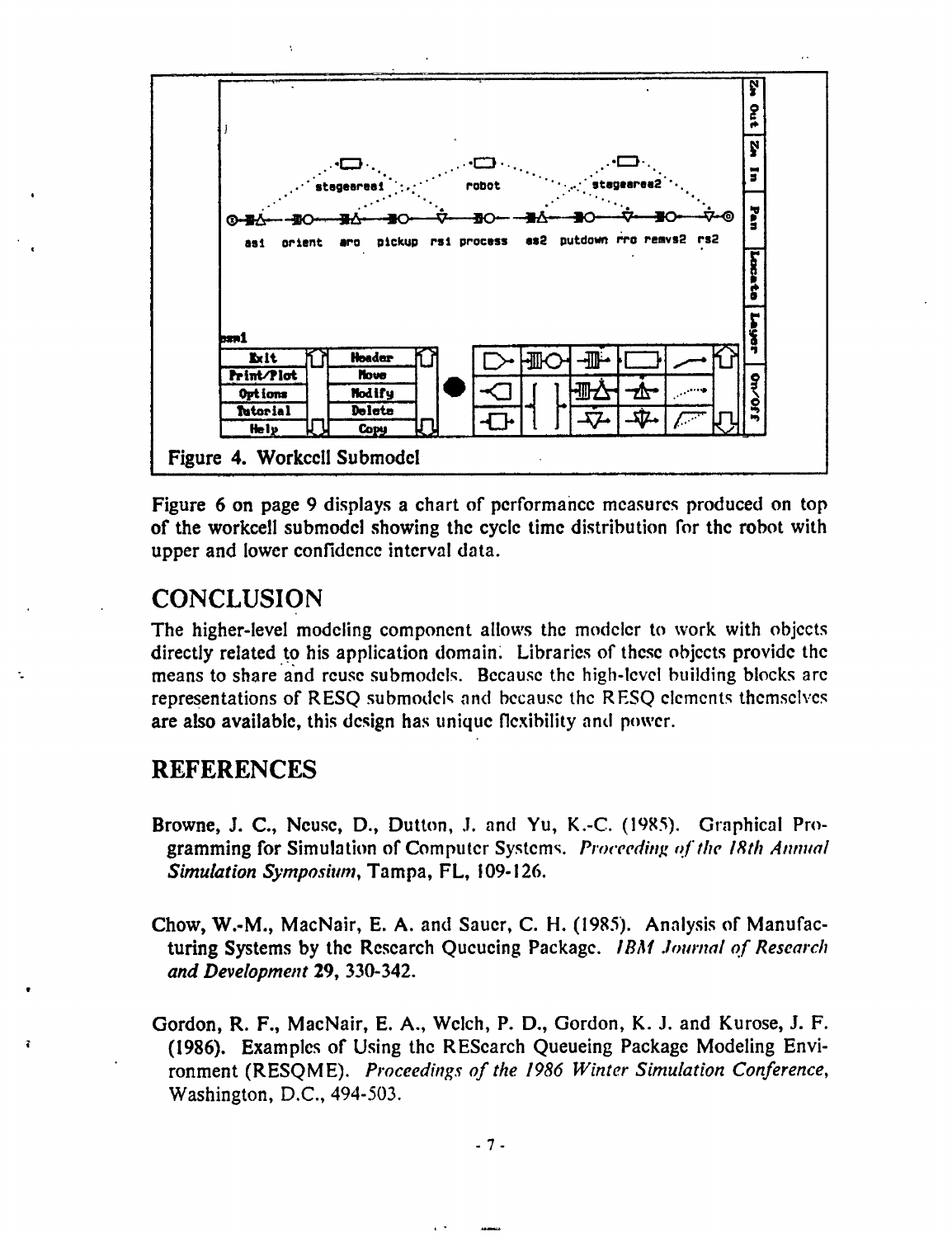

- Gordon, R. F., MacNair, E. A., Gordon, K. J. and Kurose, J. F. (1987). A Visual Programming Approach To Manufacturing Modeling. Proceedings of the 1987 Winter Simulation Conference, Atlanta, December, 465-471.
- Kurose, J. F., Gordon, K. J., Gordon, R. F., MacNair, E. A. and Welch, P. D. (1986). A Graphics-Oriented Modeler's Workstation Environment for the RESearch Queueing Package (RESQ). 1986 Proceedings Fall Joint Computer Conferei: ~ o, Dallas, 719-728.
- MacNair, E. A. (1985). An Introduction to the Research Queueing Package. Proceedings of the 1985 Winter Simulation Conference, San Francisco, 257-262.
- MacNair, E. A. and Sauer, C. H. (1985) Elements of Practical Performance Modeling, Prentice-Hall, Englewood Cliffs, N.J.
- Medeiros, D. J. and Sadowski, R. P. (1983) Simulation of Robotic Manufacturing Cells: A Modular Approach. Simulation 40, 3-12.
- Melamed, B. and Morris, R. J. T. (1985). Visual Simulation: The Performance Analysis Workstation. IEEE Computer 18, 87-94.
- Sauer, C. H. and MacNair, E. A. (1982). The Research Queueing Package Version 2: Availability Notice. IBM Research Report RA-144, Yorktown Heights, New York.